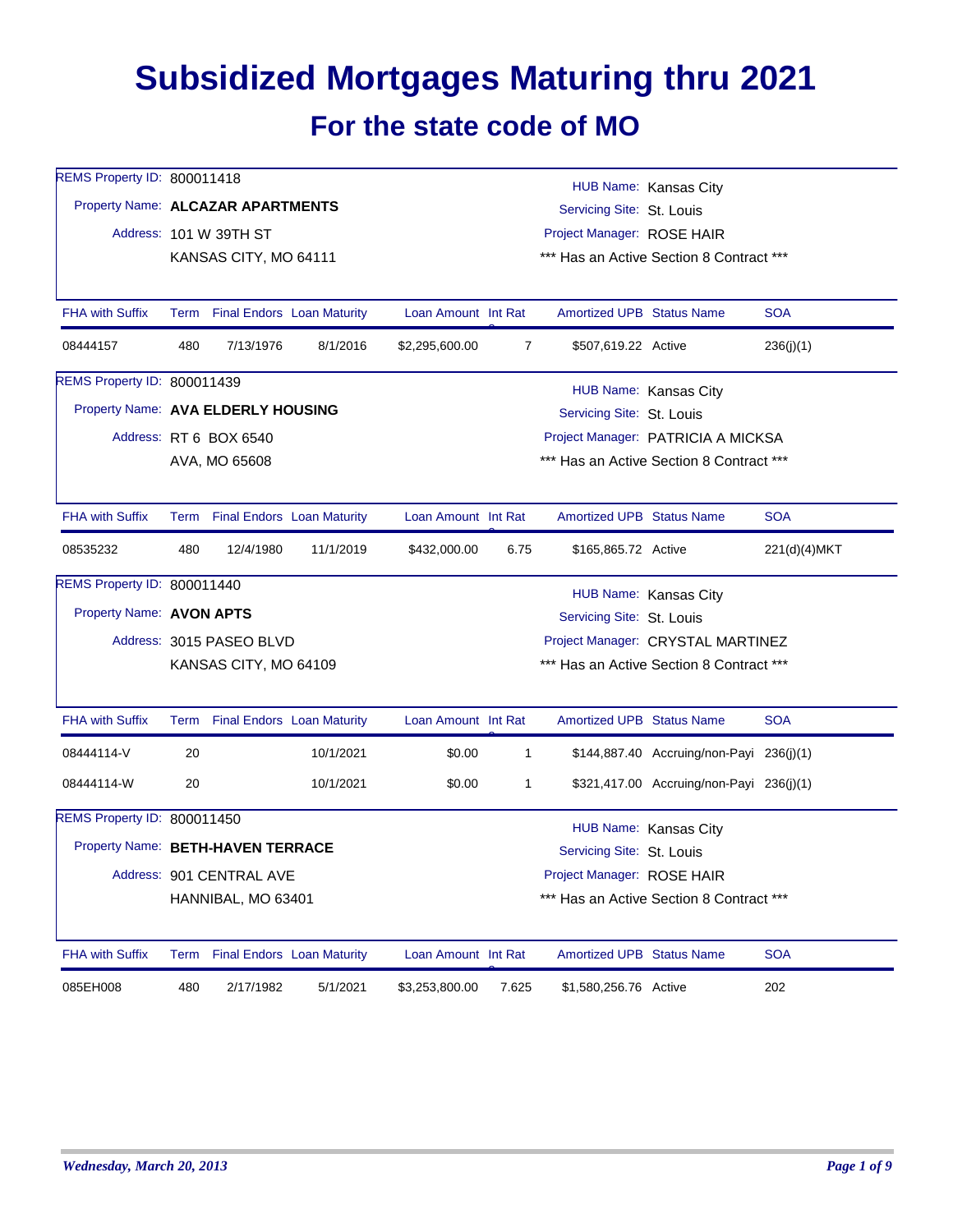| 8/10/1979<br>6/1/2019<br>Property Name: CEDAR RIDGE<br>Address: 229 W HAUSER<br>MARCELINE, MO 64658<br>Term Final Endors Loan Maturity<br>10/26/1979<br>6/1/2018<br>Property Name: Cleveland Apartments Phase III<br>Address: 1301 N OATES ST<br>HAYTI, MO 63851<br>Term Final Endors Loan Maturity<br>2/28/1979<br>6/1/2018<br>Property Name: Cleveland I Apartments<br>Address: 1205 N OATES ST<br>HAYTI, MO 63851<br>Term Final Endors Loan Maturity | \$5,096,200.00<br>Loan Amount Int Rat<br>\$644,000.00<br>Loan Amount Int Rat<br>\$425,900.00<br>Loan Amount Int Rat                           | 6.75<br>7.5                              | Servicing Site: Kansas City<br>*** Has an Active Section 8 Contract ***<br><b>Amortized UPB Status Name</b><br>\$202,905.59 Active<br>Servicing Site: St. Louis<br>*** Has an Active Section 8 Contract ***<br><b>Amortized UPB Status Name</b><br>\$143,678.84 Active<br>Servicing Site: St. Louis<br>*** Has an Active Section 8 Contract ***<br><b>Amortized UPB Status Name</b> | HUB Name: Kansas City<br>Project Manager: DANIEL J SUMILE<br>HUB Name: Kansas City<br>Project Manager: CARLENE R FOSTER<br>HUB Name: Kansas City<br>Project Manager: CARLENE R FOSTER | <b>SOA</b><br>221(d)(3)MKT<br><b>SOA</b><br>221(d)(4)MKT<br><b>SOA</b>                                                                                                                                                                              |
|---------------------------------------------------------------------------------------------------------------------------------------------------------------------------------------------------------------------------------------------------------------------------------------------------------------------------------------------------------------------------------------------------------------------------------------------------------|-----------------------------------------------------------------------------------------------------------------------------------------------|------------------------------------------|-------------------------------------------------------------------------------------------------------------------------------------------------------------------------------------------------------------------------------------------------------------------------------------------------------------------------------------------------------------------------------------|---------------------------------------------------------------------------------------------------------------------------------------------------------------------------------------|-----------------------------------------------------------------------------------------------------------------------------------------------------------------------------------------------------------------------------------------------------|
|                                                                                                                                                                                                                                                                                                                                                                                                                                                         |                                                                                                                                               |                                          |                                                                                                                                                                                                                                                                                                                                                                                     |                                                                                                                                                                                       |                                                                                                                                                                                                                                                     |
|                                                                                                                                                                                                                                                                                                                                                                                                                                                         |                                                                                                                                               |                                          |                                                                                                                                                                                                                                                                                                                                                                                     |                                                                                                                                                                                       |                                                                                                                                                                                                                                                     |
|                                                                                                                                                                                                                                                                                                                                                                                                                                                         |                                                                                                                                               |                                          |                                                                                                                                                                                                                                                                                                                                                                                     |                                                                                                                                                                                       |                                                                                                                                                                                                                                                     |
|                                                                                                                                                                                                                                                                                                                                                                                                                                                         |                                                                                                                                               |                                          |                                                                                                                                                                                                                                                                                                                                                                                     |                                                                                                                                                                                       |                                                                                                                                                                                                                                                     |
|                                                                                                                                                                                                                                                                                                                                                                                                                                                         |                                                                                                                                               |                                          |                                                                                                                                                                                                                                                                                                                                                                                     |                                                                                                                                                                                       |                                                                                                                                                                                                                                                     |
|                                                                                                                                                                                                                                                                                                                                                                                                                                                         |                                                                                                                                               |                                          |                                                                                                                                                                                                                                                                                                                                                                                     |                                                                                                                                                                                       |                                                                                                                                                                                                                                                     |
|                                                                                                                                                                                                                                                                                                                                                                                                                                                         |                                                                                                                                               |                                          |                                                                                                                                                                                                                                                                                                                                                                                     |                                                                                                                                                                                       |                                                                                                                                                                                                                                                     |
|                                                                                                                                                                                                                                                                                                                                                                                                                                                         |                                                                                                                                               |                                          |                                                                                                                                                                                                                                                                                                                                                                                     |                                                                                                                                                                                       |                                                                                                                                                                                                                                                     |
|                                                                                                                                                                                                                                                                                                                                                                                                                                                         |                                                                                                                                               |                                          |                                                                                                                                                                                                                                                                                                                                                                                     |                                                                                                                                                                                       |                                                                                                                                                                                                                                                     |
|                                                                                                                                                                                                                                                                                                                                                                                                                                                         |                                                                                                                                               |                                          |                                                                                                                                                                                                                                                                                                                                                                                     |                                                                                                                                                                                       |                                                                                                                                                                                                                                                     |
|                                                                                                                                                                                                                                                                                                                                                                                                                                                         |                                                                                                                                               |                                          |                                                                                                                                                                                                                                                                                                                                                                                     |                                                                                                                                                                                       |                                                                                                                                                                                                                                                     |
|                                                                                                                                                                                                                                                                                                                                                                                                                                                         |                                                                                                                                               |                                          |                                                                                                                                                                                                                                                                                                                                                                                     |                                                                                                                                                                                       |                                                                                                                                                                                                                                                     |
|                                                                                                                                                                                                                                                                                                                                                                                                                                                         |                                                                                                                                               |                                          |                                                                                                                                                                                                                                                                                                                                                                                     |                                                                                                                                                                                       |                                                                                                                                                                                                                                                     |
|                                                                                                                                                                                                                                                                                                                                                                                                                                                         |                                                                                                                                               |                                          |                                                                                                                                                                                                                                                                                                                                                                                     |                                                                                                                                                                                       |                                                                                                                                                                                                                                                     |
|                                                                                                                                                                                                                                                                                                                                                                                                                                                         |                                                                                                                                               |                                          |                                                                                                                                                                                                                                                                                                                                                                                     |                                                                                                                                                                                       |                                                                                                                                                                                                                                                     |
|                                                                                                                                                                                                                                                                                                                                                                                                                                                         |                                                                                                                                               |                                          |                                                                                                                                                                                                                                                                                                                                                                                     |                                                                                                                                                                                       |                                                                                                                                                                                                                                                     |
|                                                                                                                                                                                                                                                                                                                                                                                                                                                         |                                                                                                                                               |                                          |                                                                                                                                                                                                                                                                                                                                                                                     |                                                                                                                                                                                       |                                                                                                                                                                                                                                                     |
|                                                                                                                                                                                                                                                                                                                                                                                                                                                         |                                                                                                                                               |                                          |                                                                                                                                                                                                                                                                                                                                                                                     |                                                                                                                                                                                       |                                                                                                                                                                                                                                                     |
|                                                                                                                                                                                                                                                                                                                                                                                                                                                         |                                                                                                                                               |                                          |                                                                                                                                                                                                                                                                                                                                                                                     |                                                                                                                                                                                       |                                                                                                                                                                                                                                                     |
|                                                                                                                                                                                                                                                                                                                                                                                                                                                         |                                                                                                                                               | 6.875                                    | \$1,898,219.44 Active                                                                                                                                                                                                                                                                                                                                                               |                                                                                                                                                                                       | 202                                                                                                                                                                                                                                                 |
| Term Final Endors Loan Maturity                                                                                                                                                                                                                                                                                                                                                                                                                         | Loan Amount Int Rat                                                                                                                           |                                          | <b>Amortized UPB Status Name</b>                                                                                                                                                                                                                                                                                                                                                    |                                                                                                                                                                                       | <b>SOA</b>                                                                                                                                                                                                                                          |
|                                                                                                                                                                                                                                                                                                                                                                                                                                                         |                                                                                                                                               |                                          |                                                                                                                                                                                                                                                                                                                                                                                     |                                                                                                                                                                                       |                                                                                                                                                                                                                                                     |
| KANSAS CITY, MO 64105                                                                                                                                                                                                                                                                                                                                                                                                                                   |                                                                                                                                               |                                          | *** Has an Active Section 8 Contract ***                                                                                                                                                                                                                                                                                                                                            |                                                                                                                                                                                       |                                                                                                                                                                                                                                                     |
| Address: 444 W 12TH ST                                                                                                                                                                                                                                                                                                                                                                                                                                  |                                                                                                                                               |                                          | Project Manager: ROSE HAIR                                                                                                                                                                                                                                                                                                                                                          |                                                                                                                                                                                       |                                                                                                                                                                                                                                                     |
|                                                                                                                                                                                                                                                                                                                                                                                                                                                         |                                                                                                                                               |                                          |                                                                                                                                                                                                                                                                                                                                                                                     |                                                                                                                                                                                       |                                                                                                                                                                                                                                                     |
|                                                                                                                                                                                                                                                                                                                                                                                                                                                         |                                                                                                                                               |                                          |                                                                                                                                                                                                                                                                                                                                                                                     |                                                                                                                                                                                       |                                                                                                                                                                                                                                                     |
| 6/1/2013                                                                                                                                                                                                                                                                                                                                                                                                                                                | \$455,500.00                                                                                                                                  |                                          |                                                                                                                                                                                                                                                                                                                                                                                     |                                                                                                                                                                                       | 236(i)(1)                                                                                                                                                                                                                                           |
|                                                                                                                                                                                                                                                                                                                                                                                                                                                         |                                                                                                                                               |                                          |                                                                                                                                                                                                                                                                                                                                                                                     |                                                                                                                                                                                       | <b>SOA</b>                                                                                                                                                                                                                                          |
|                                                                                                                                                                                                                                                                                                                                                                                                                                                         |                                                                                                                                               |                                          |                                                                                                                                                                                                                                                                                                                                                                                     |                                                                                                                                                                                       |                                                                                                                                                                                                                                                     |
|                                                                                                                                                                                                                                                                                                                                                                                                                                                         |                                                                                                                                               |                                          |                                                                                                                                                                                                                                                                                                                                                                                     |                                                                                                                                                                                       |                                                                                                                                                                                                                                                     |
|                                                                                                                                                                                                                                                                                                                                                                                                                                                         |                                                                                                                                               |                                          |                                                                                                                                                                                                                                                                                                                                                                                     |                                                                                                                                                                                       |                                                                                                                                                                                                                                                     |
|                                                                                                                                                                                                                                                                                                                                                                                                                                                         |                                                                                                                                               |                                          |                                                                                                                                                                                                                                                                                                                                                                                     |                                                                                                                                                                                       |                                                                                                                                                                                                                                                     |
|                                                                                                                                                                                                                                                                                                                                                                                                                                                         | Address: 2429 BRIGHTON AVE<br>KANSAS CITY, MO 64127<br>Term Final Endors Loan Maturity<br>5/24/1973<br>Property Name: CATHEDRAL SQUARE TOWERS | Property Name: BRIGHTON PLACE APARTMENTS | Loan Amount Int Rat                                                                                                                                                                                                                                                                                                                                                                 | 7                                                                                                                                                                                     | HUB Name: Kansas City<br>Servicing Site: St. Louis<br>Project Manager: PATRICIA A MICKSA<br>*** Has an Active Section 8 Contract ***<br><b>Amortized UPB Status Name</b><br>\$5,611.34 Active<br>HUB Name: Kansas City<br>Servicing Site: St. Louis |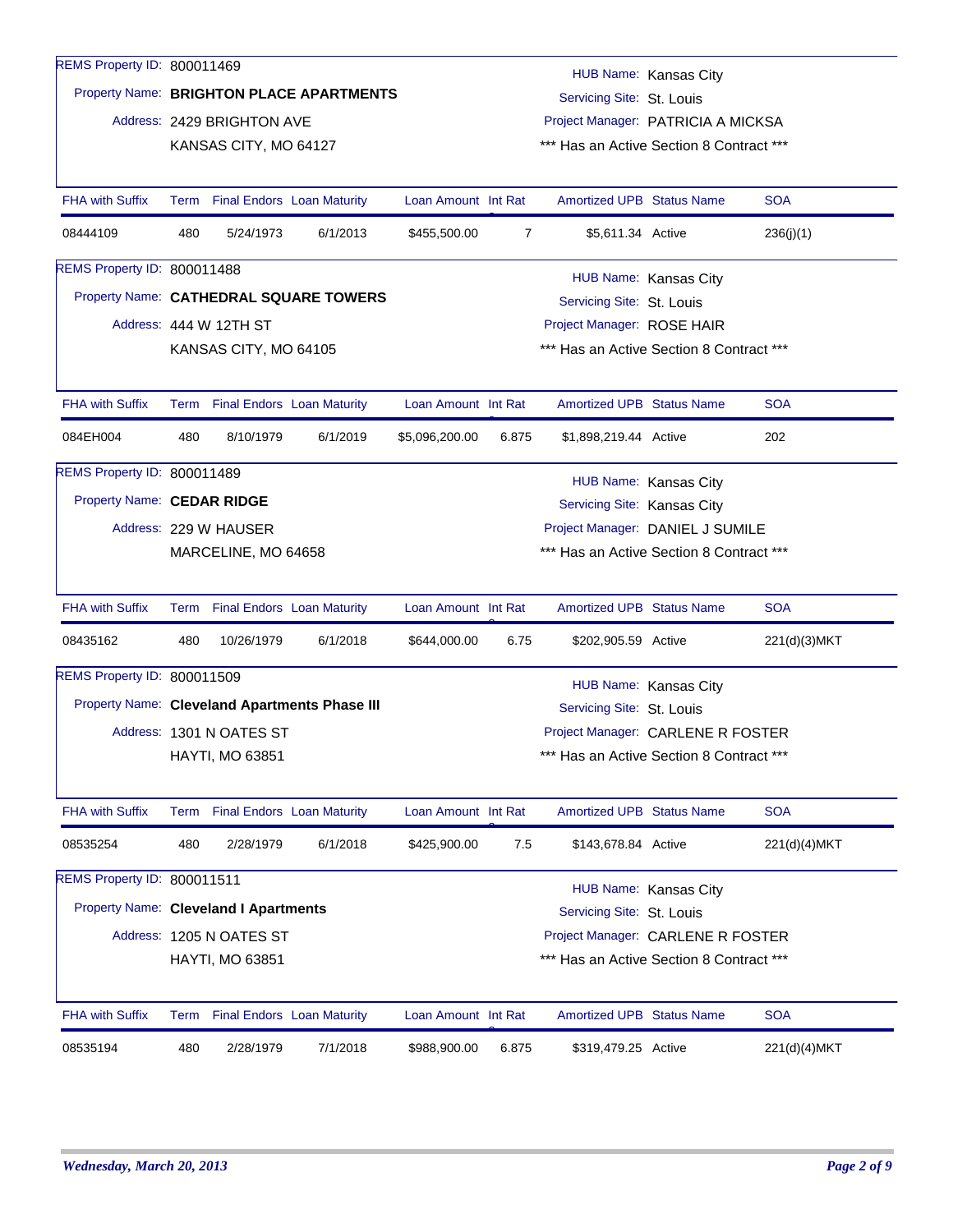| REMS Property ID: 800011510                |                                                                                                   |                                                              |          |                     |                |                                          | HUB Name: Kansas City |               |  |  |  |  |
|--------------------------------------------|---------------------------------------------------------------------------------------------------|--------------------------------------------------------------|----------|---------------------|----------------|------------------------------------------|-----------------------|---------------|--|--|--|--|
|                                            | Property Name: Cleveland II Apartments<br>Servicing Site: St. Louis                               |                                                              |          |                     |                |                                          |                       |               |  |  |  |  |
|                                            |                                                                                                   | Address: 1110-13 N OATES ST                                  |          |                     |                | Project Manager: CARLENE R FOSTER        |                       |               |  |  |  |  |
|                                            |                                                                                                   | <b>HAYTI, MO 63851</b>                                       |          |                     |                | *** Has an Active Section 8 Contract *** |                       |               |  |  |  |  |
|                                            |                                                                                                   |                                                              |          |                     |                |                                          |                       |               |  |  |  |  |
| <b>FHA with Suffix</b>                     |                                                                                                   | Term Final Endors Loan Maturity                              |          | Loan Amount Int Rat |                | <b>Amortized UPB Status Name</b>         |                       | <b>SOA</b>    |  |  |  |  |
| 08535230                                   | 480<br>2/28/1979<br>10/1/2018<br>\$953,000.00<br>7.5<br>\$338,300.24 Active<br>221(d)(4)MKT       |                                                              |          |                     |                |                                          |                       |               |  |  |  |  |
| REMS Property ID: 800011530                | HUB Name: Kansas City                                                                             |                                                              |          |                     |                |                                          |                       |               |  |  |  |  |
|                                            |                                                                                                   | Property Name: COVENANT HOUSE I<br>Servicing Site: St. Louis |          |                     |                |                                          |                       |               |  |  |  |  |
|                                            |                                                                                                   | Address: 10 MILLSTONE CAMPUS DR                              |          |                     |                | Project Manager: PATRICIA A MICKSA       |                       |               |  |  |  |  |
|                                            |                                                                                                   | SAINT LOUIS, MO 63146                                        |          |                     |                | *** Has an Active Section 8 Contract *** |                       |               |  |  |  |  |
|                                            |                                                                                                   |                                                              |          |                     |                |                                          |                       |               |  |  |  |  |
| <b>FHA with Suffix</b>                     |                                                                                                   | Term Final Endors Loan Maturity                              |          | Loan Amount Int Rat |                | <b>Amortized UPB Status Name</b>         |                       | <b>SOA</b>    |  |  |  |  |
| 08544804                                   | 480                                                                                               | 11/18/1973                                                   | 4/1/2014 | \$3,378,800.00      | $\overline{7}$ | \$242,639.71 Active                      |                       | 236(j)(1)/202 |  |  |  |  |
| REMS Property ID: 800011531                |                                                                                                   |                                                              |          |                     |                |                                          |                       |               |  |  |  |  |
|                                            | HUB Name: Kansas City<br>Property Name: COVENANT HOUSE II APARTMENTS<br>Servicing Site: St. Louis |                                                              |          |                     |                |                                          |                       |               |  |  |  |  |
|                                            |                                                                                                   | Address: 8 MILLSTONE CAMPUS DR                               |          |                     |                | Project Manager: PATRICIA A MICKSA       |                       |               |  |  |  |  |
|                                            |                                                                                                   | SAINT LOUIS, MO 63146                                        |          |                     |                | *** Has an Active Section 8 Contract *** |                       |               |  |  |  |  |
|                                            |                                                                                                   |                                                              |          |                     |                |                                          |                       |               |  |  |  |  |
| <b>FHA with Suffix</b>                     |                                                                                                   | Term Final Endors Loan Maturity                              |          | Loan Amount Int Rat |                | <b>Amortized UPB Status Name</b>         |                       | <b>SOA</b>    |  |  |  |  |
| 08535196                                   | 480                                                                                               | 7/21/1978                                                    | 3/1/2018 | \$2,507,200.00      | 7.5            | \$812,041.14 Active                      |                       | 221(d)(4)MKT  |  |  |  |  |
| REMS Property ID: 800011928                |                                                                                                   |                                                              |          |                     |                |                                          | HUB Name: Kansas City |               |  |  |  |  |
| Property Name: CROWN CENTER - TALLIN TOWER |                                                                                                   |                                                              |          |                     |                | Servicing Site: St. Louis                |                       |               |  |  |  |  |
|                                            |                                                                                                   | Address: 8350 DELCREST DR                                    |          |                     |                | Project Manager: CRYSTAL MARTINEZ        |                       |               |  |  |  |  |
|                                            |                                                                                                   | SAINT LOUIS, MO 63124                                        |          |                     |                | *** Has an Active Section 8 Contract *** |                       |               |  |  |  |  |
|                                            |                                                                                                   |                                                              |          |                     |                |                                          |                       |               |  |  |  |  |
| <b>FHA with Suffix</b>                     |                                                                                                   | Term Final Endors Loan Maturity                              |          | Loan Amount Int Rat |                | <b>Amortized UPB Status Name</b>         |                       | <b>SOA</b>    |  |  |  |  |
| 085SH008                                   | 576                                                                                               | 9/2/1969                                                     | 3/1/2016 | \$1,957,303.85      | 3              | \$94.344.80 Active                       |                       | 202           |  |  |  |  |
| REMS Property ID: 800011888                |                                                                                                   |                                                              |          |                     |                |                                          | HUB Name: Kansas City |               |  |  |  |  |
| Property Name: Deer Creek Apartments       |                                                                                                   |                                                              |          |                     |                | Servicing Site: St. Louis                |                       |               |  |  |  |  |
|                                            |                                                                                                   | Address: 800 S MIAMI AVE                                     |          |                     |                | Project Manager: JOHN YOUNG              |                       |               |  |  |  |  |
|                                            |                                                                                                   | MARSHALL, MO 65340                                           |          |                     |                | *** Has an Active Section 8 Contract *** |                       |               |  |  |  |  |
|                                            |                                                                                                   |                                                              |          |                     |                |                                          |                       |               |  |  |  |  |
| <b>FHA with Suffix</b>                     |                                                                                                   | Term Final Endors Loan Maturity                              |          | Loan Amount Int Rat |                | <b>Amortized UPB Status Name</b>         |                       | <b>SOA</b>    |  |  |  |  |
| 08444129                                   | 480                                                                                               | 8/8/1974                                                     | 9/1/2014 | \$1,125,300.00      | 7              | \$112,853.64 Active                      |                       | 236(j)(1)     |  |  |  |  |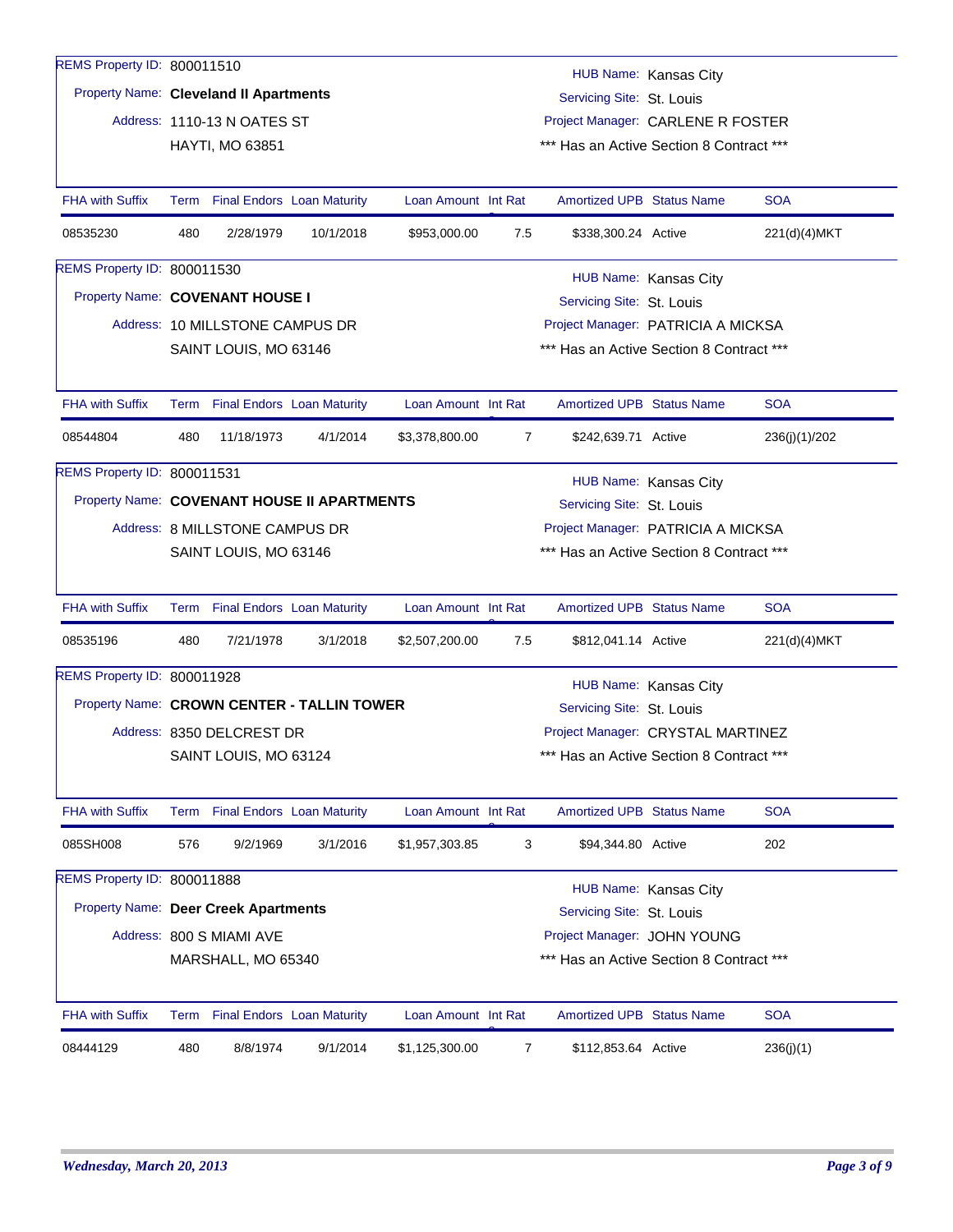| REMS Property ID: 800011547        |                                                                                       |                                                               |           |                     |                |                                          | HUB Name: Kansas City |              |  |  |  |  |
|------------------------------------|---------------------------------------------------------------------------------------|---------------------------------------------------------------|-----------|---------------------|----------------|------------------------------------------|-----------------------|--------------|--|--|--|--|
|                                    |                                                                                       | Property Name: DEXTER APARTMENTS<br>Servicing Site: St. Louis |           |                     |                |                                          |                       |              |  |  |  |  |
|                                    | Address: 21 APPLE CT<br>Project Manager: CRYSTAL MARTINEZ                             |                                                               |           |                     |                |                                          |                       |              |  |  |  |  |
|                                    |                                                                                       | DEXTER, MO 63841                                              |           |                     |                | *** Has an Active Section 8 Contract *** |                       |              |  |  |  |  |
|                                    |                                                                                       |                                                               |           |                     |                |                                          |                       |              |  |  |  |  |
| <b>FHA with Suffix</b>             |                                                                                       | Term Final Endors Loan Maturity                               |           | Loan Amount Int Rat |                | <b>Amortized UPB Status Name</b>         |                       | <b>SOA</b>   |  |  |  |  |
| 08535236                           | 480                                                                                   | 12/19/1979                                                    | 3/1/2019  | \$956,600.00        | 7.5            | \$360,057.17 Active                      |                       | 221(d)(4)MKT |  |  |  |  |
| REMS Property ID: 800011560        |                                                                                       |                                                               |           |                     |                |                                          |                       |              |  |  |  |  |
|                                    | HUB Name: Kansas City<br>Property Name: EAST RIDGE MANOR<br>Servicing Site: St. Louis |                                                               |           |                     |                |                                          |                       |              |  |  |  |  |
|                                    |                                                                                       | Address: 1501 VILLAGE DR                                      |           |                     |                | Project Manager: CRYSTAL MARTINEZ        |                       |              |  |  |  |  |
|                                    |                                                                                       | SAINT JOSEPH, MO 64506                                        |           |                     |                | *** Has an Active Section 8 Contract *** |                       |              |  |  |  |  |
|                                    |                                                                                       |                                                               |           |                     |                |                                          |                       |              |  |  |  |  |
| <b>FHA with Suffix</b>             |                                                                                       | Term Final Endors Loan Maturity                               |           | Loan Amount Int Rat |                | <b>Amortized UPB Status Name</b>         |                       | <b>SOA</b>   |  |  |  |  |
| 084EH009                           | 480                                                                                   | 8/28/1981                                                     | 10/1/2021 | \$3,263,800.00      | 8.5            | \$1,745,172.56 Active                    |                       | 202          |  |  |  |  |
| REMS Property ID: 800011576        |                                                                                       |                                                               |           |                     |                |                                          |                       |              |  |  |  |  |
|                                    | HUB Name: Kansas City<br>Property Name: FOREST PARK APTS<br>Servicing Site: St. Louis |                                                               |           |                     |                |                                          |                       |              |  |  |  |  |
|                                    | Project Manager: DENNIS R WORTH<br>Address: 1500 W GRAND ST                           |                                                               |           |                     |                |                                          |                       |              |  |  |  |  |
|                                    | SPRINGFIELD, MO 65807<br>*** Has an Active Section 8 Contract ***                     |                                                               |           |                     |                |                                          |                       |              |  |  |  |  |
|                                    |                                                                                       |                                                               |           |                     |                |                                          |                       |              |  |  |  |  |
| <b>FHA with Suffix</b>             |                                                                                       | Term Final Endors Loan Maturity                               |           | Loan Amount Int Rat |                | <b>Amortized UPB Status Name</b>         |                       | <b>SOA</b>   |  |  |  |  |
| 08444034                           | 480                                                                                   | 2/15/1973                                                     | 6/1/2013  | \$3,417,600.00      | $\overline{7}$ | \$42,095.53 Active                       |                       | 236(j)(1)    |  |  |  |  |
| REMS Property ID: 800011580        |                                                                                       |                                                               |           |                     |                |                                          | HUB Name: Kansas City |              |  |  |  |  |
| Property Name: FREEWAY PLAZA HOMES |                                                                                       |                                                               |           |                     |                | Servicing Site: St. Louis                |                       |              |  |  |  |  |
|                                    |                                                                                       | Address: 1328 Park Ave                                        |           |                     |                | Project Manager: CRYSTAL MARTINEZ        |                       |              |  |  |  |  |
|                                    |                                                                                       | Kansas City, MO 64127                                         |           |                     |                | *** Has an Active Section 8 Contract *** |                       |              |  |  |  |  |
|                                    |                                                                                       |                                                               |           |                     |                |                                          |                       |              |  |  |  |  |
| <b>FHA with Suffix</b>             |                                                                                       | Term Final Endors Loan Maturity                               |           | Loan Amount Int Rat |                | Amortized UPB Status Name                |                       | <b>SOA</b>   |  |  |  |  |
| 08444148                           | 480                                                                                   | 4/29/1976                                                     | 11/1/2016 | \$1,549,200.00      | 7.25           | \$374,273.08 Active                      |                       | 236(j)(1)    |  |  |  |  |
| REMS Property ID: 800011616        |                                                                                       |                                                               |           |                     |                |                                          |                       |              |  |  |  |  |
| Property Name: HERITAGE HOUSE      |                                                                                       |                                                               |           |                     |                | Servicing Site: St. Louis                | HUB Name: Kansas City |              |  |  |  |  |
|                                    |                                                                                       | Address: 660 N SPRING ST                                      |           |                     |                | Project Manager: JOHN YOUNG              |                       |              |  |  |  |  |
|                                    |                                                                                       | INDEPENDENCE, MO 64050                                        |           |                     |                | *** Has an Active Section 8 Contract *** |                       |              |  |  |  |  |
|                                    |                                                                                       |                                                               |           |                     |                |                                          |                       |              |  |  |  |  |
| <b>FHA with Suffix</b>             |                                                                                       | Term Final Endors Loan Maturity                               |           | Loan Amount Int Rat |                | <b>Amortized UPB Status Name</b>         |                       | <b>SOA</b>   |  |  |  |  |
| 08444123                           | 480                                                                                   | 9/9/1975                                                      | 8/1/2015  | \$3,276,000.00      | 6.5            | \$497,031.33 Active                      |                       | 236(j)(1)    |  |  |  |  |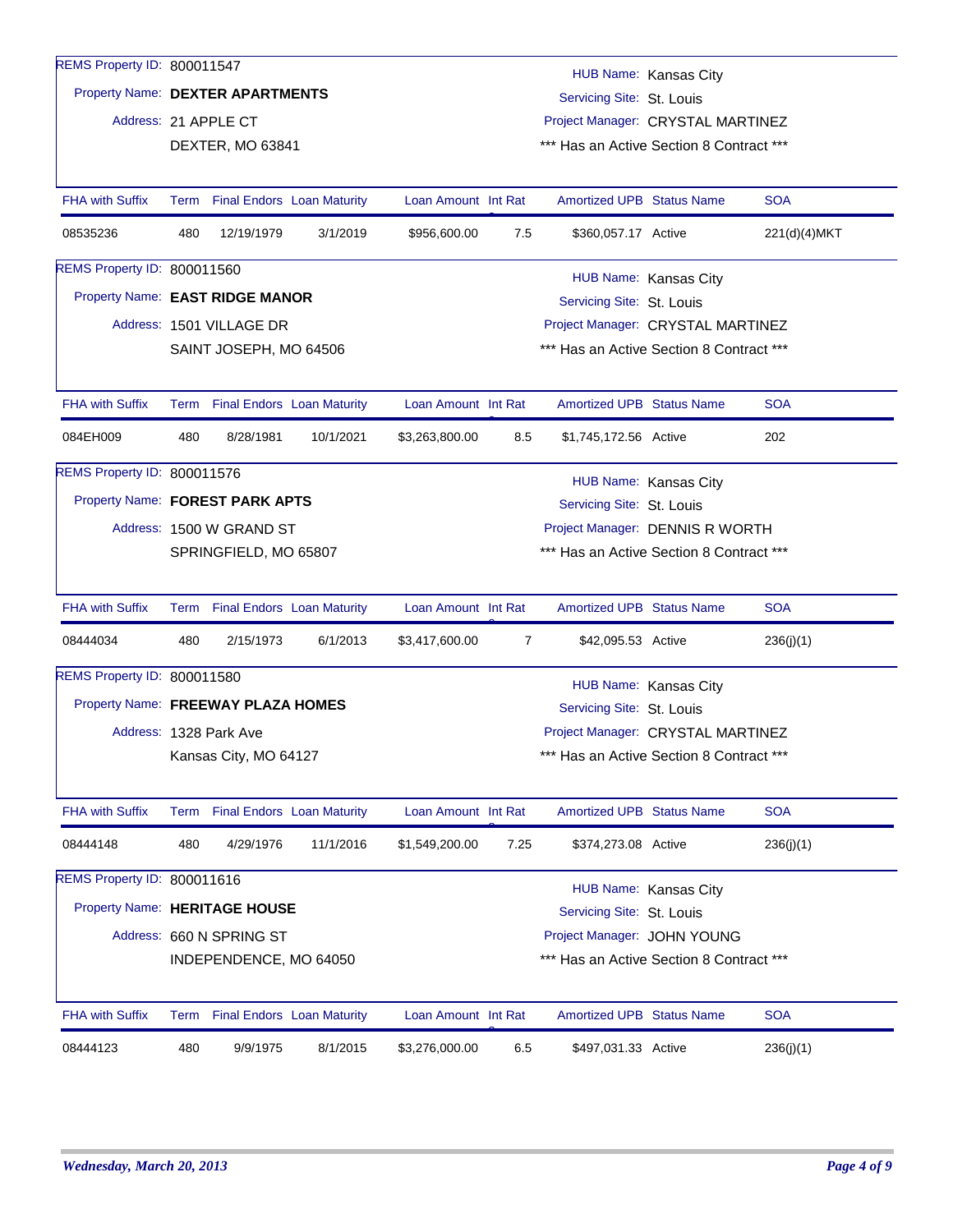| REMS Property ID: 800011660               |                       |                                 |                                             |                                                   |      |                                          |                       |              |  |  |  |
|-------------------------------------------|-----------------------|---------------------------------|---------------------------------------------|---------------------------------------------------|------|------------------------------------------|-----------------------|--------------|--|--|--|
|                                           | HUB Name: Kansas City |                                 |                                             |                                                   |      |                                          |                       |              |  |  |  |
| Property Name: JOHN CALVIN MANOR          |                       |                                 |                                             |                                                   |      | Servicing Site: St. Louis                |                       |              |  |  |  |
|                                           |                       | Address: 310 NW Murray Rd.      |                                             |                                                   |      | Project Manager: CARLENE R FOSTER        |                       |              |  |  |  |
|                                           |                       | LEES SUMMIT, MO 64081           |                                             | *** Has an Active Section 8 Contract ***          |      |                                          |                       |              |  |  |  |
|                                           |                       |                                 |                                             |                                                   |      |                                          |                       |              |  |  |  |
| <b>FHA with Suffix</b>                    |                       |                                 | Term Final Endors Loan Maturity             | Loan Amount Int Rat                               |      | <b>Amortized UPB Status Name</b>         |                       | <b>SOA</b>   |  |  |  |
| 084SH009                                  | 576                   | 1/4/1968                        | 10/1/2017                                   | \$1,038,000.00<br>3<br>\$165,321.16 Active<br>202 |      |                                          |                       |              |  |  |  |
| REMS Property ID: 800011696               | HUB Name: Kansas City |                                 |                                             |                                                   |      |                                          |                       |              |  |  |  |
| Property Name: Lilbourn Garden Apartments |                       |                                 |                                             |                                                   |      | Servicing Site: St. Louis                |                       |              |  |  |  |
|                                           |                       | Address: 1 BLADES DR            |                                             |                                                   |      | Project Manager: CARLENE R FOSTER        |                       |              |  |  |  |
|                                           |                       | LILBOURN, MO 63862              |                                             |                                                   |      | *** Has an Active Section 8 Contract *** |                       |              |  |  |  |
|                                           |                       |                                 |                                             |                                                   |      |                                          |                       |              |  |  |  |
| <b>FHA with Suffix</b>                    |                       | Term Final Endors Loan Maturity |                                             | Loan Amount Int Rat                               |      | <b>Amortized UPB Status Name</b>         |                       | <b>SOA</b>   |  |  |  |
| 08535238                                  | 480                   | 4/2/1981                        | 10/1/2019                                   | \$796,100.00                                      | 6.75 | \$302,591.29 Active                      |                       | 221(d)(4)MKT |  |  |  |
| REMS Property ID: 800011713               |                       |                                 |                                             |                                                   |      |                                          | HUB Name: Kansas City |              |  |  |  |
| Property Name: MAGNOLIA HOUSE             |                       |                                 |                                             |                                                   |      | Servicing Site: St. Louis                |                       |              |  |  |  |
|                                           |                       | Address: 3919 MAGNOLIA AVE      |                                             |                                                   |      | Project Manager: ROSE HAIR               |                       |              |  |  |  |
|                                           |                       | SAINT LOUIS, MO 63110           |                                             |                                                   |      | *** Has an Active Section 8 Contract *** |                       |              |  |  |  |
|                                           |                       |                                 |                                             |                                                   |      |                                          |                       |              |  |  |  |
| <b>FHA with Suffix</b>                    |                       | Term Final Endors Loan Maturity |                                             | Loan Amount Int Rat                               |      | <b>Amortized UPB Status Name</b>         |                       | <b>SOA</b>   |  |  |  |
| 08535296                                  | 480                   | 5/18/1981                       | 7/1/2021                                    | \$743,400.00                                      | 7.5  | \$360,324.81 Active                      |                       | 221(d)(4)MKT |  |  |  |
| REMS Property ID: 800011714               |                       |                                 |                                             |                                                   |      |                                          | HUB Name: Kansas City |              |  |  |  |
| Property Name: Malden Garden Apartments   |                       |                                 |                                             |                                                   |      | Servicing Site: St. Louis                |                       |              |  |  |  |
|                                           |                       | Address: 1 BLADES DR            |                                             |                                                   |      | Project Manager: ROSE HAIR               |                       |              |  |  |  |
|                                           |                       | MALDEN, MO 63863                |                                             |                                                   |      | *** Has an Active Section 8 Contract *** |                       |              |  |  |  |
|                                           |                       |                                 |                                             |                                                   |      |                                          |                       |              |  |  |  |
| <b>FHA with Suffix</b>                    |                       |                                 | Term Final Endors Loan Maturity             | Loan Amount Int Rat                               |      | <b>Amortized UPB Status Name</b>         |                       | <b>SOA</b>   |  |  |  |
| 08535240                                  | 480                   | 11/3/1981                       | 3/1/2020                                    | \$1,174,200.00                                    | 6.75 | \$468,801.08 Active                      |                       | 221(d)(4)MKT |  |  |  |
| REMS Property ID: 800011759               |                       |                                 |                                             |                                                   |      |                                          | HUB Name: Kansas City |              |  |  |  |
|                                           |                       |                                 | Property Name: New Madrid Garden Apartments |                                                   |      | Servicing Site: St. Louis                |                       |              |  |  |  |
|                                           |                       | Address: 1 BLADES DR            |                                             |                                                   |      | Project Manager: DENNIS R WORTH          |                       |              |  |  |  |
|                                           |                       | NEW MADRID, MO 63869            |                                             |                                                   |      | *** Has an Active Section 8 Contract *** |                       |              |  |  |  |
|                                           |                       |                                 |                                             |                                                   |      |                                          |                       |              |  |  |  |
| <b>FHA with Suffix</b>                    | Term                  |                                 | <b>Final Endors</b> Loan Maturity           | Loan Amount Int Rat                               |      | <b>Amortized UPB Status Name</b>         |                       | <b>SOA</b>   |  |  |  |
| 08535237                                  | 480                   | 4/2/1981                        | 10/1/2019                                   | \$988,100.00                                      | 6.75 | \$375,579.22 Active                      |                       | 221(d)(4)MKT |  |  |  |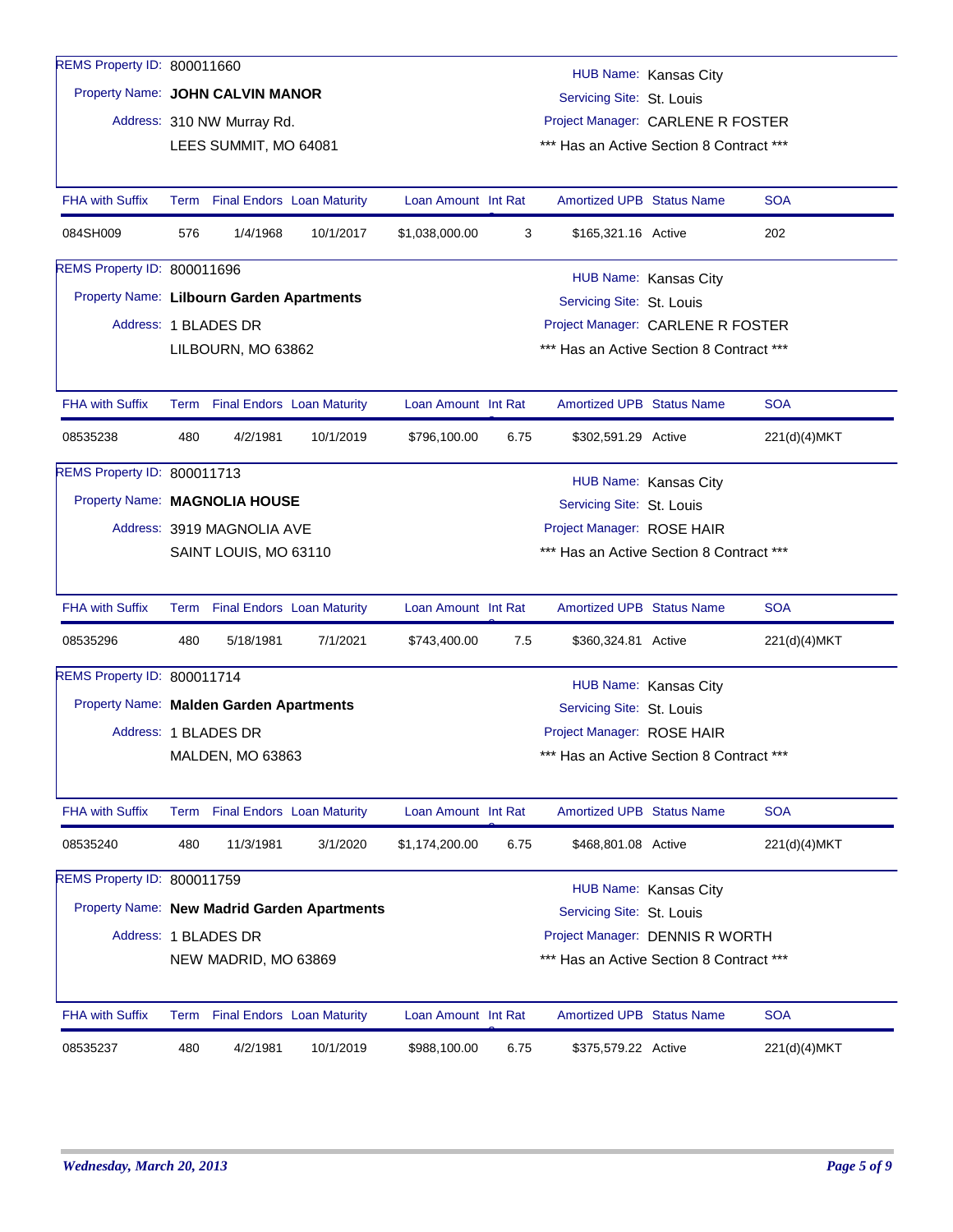| REMS Property ID: 800011880  |                       |                                           |          |                     |     |                                                    |                       |              |  |  |  |
|------------------------------|-----------------------|-------------------------------------------|----------|---------------------|-----|----------------------------------------------------|-----------------------|--------------|--|--|--|
|                              |                       | Property Name: NEW SCOTT MANOR APARTMENTS |          |                     |     | HUB Name: Kansas City<br>Servicing Site: St. Louis |                       |              |  |  |  |
|                              |                       | Address: 808 W GLADYS ST                  |          |                     |     | Project Manager: PATRICIA A MICKSA                 |                       |              |  |  |  |
|                              |                       | SIKESTON, MO 63801                        |          |                     |     | *** Has an Active Section 8 Contract ***           |                       |              |  |  |  |
|                              |                       |                                           |          |                     |     |                                                    |                       |              |  |  |  |
| <b>FHA with Suffix</b>       |                       | Term Final Endors Loan Maturity           |          | Loan Amount Int Rat |     | <b>Amortized UPB Status Name</b>                   |                       | <b>SOA</b>   |  |  |  |
| 08544021                     | 480                   | 7/16/1974                                 | 8/1/2014 | \$1,005,300.00      | 7   | \$95,165.08 Active                                 |                       | 236(i)(1)    |  |  |  |
| REMS Property ID: 800011783  | HUB Name: Kansas City |                                           |          |                     |     |                                                    |                       |              |  |  |  |
|                              |                       | Property Name: OAK GROVE MANOR APTS       |          |                     |     | Servicing Site: St. Louis                          |                       |              |  |  |  |
|                              |                       | Address: 1401 S BROADWAY ST               |          |                     |     | Project Manager: CRYSTAL MARTINEZ                  |                       |              |  |  |  |
|                              |                       | OAK GROVE, MO 64075                       |          |                     |     | *** Has an Active Section 8 Contract ***           |                       |              |  |  |  |
|                              |                       |                                           |          |                     |     |                                                    |                       |              |  |  |  |
| <b>FHA with Suffix</b>       |                       | Term Final Endors Loan Maturity           |          | Loan Amount Int Rat |     | <b>Amortized UPB Status Name</b>                   |                       | <b>SOA</b>   |  |  |  |
| 08435173                     | 480                   | 4/8/1980                                  | 1/1/2020 | \$1,049,400.00      | 7   | \$420,011.06 Active                                |                       | 221(d)(4)MKT |  |  |  |
| REMS Property ID: 800011796  |                       |                                           |          |                     |     |                                                    | HUB Name: Kansas City |              |  |  |  |
|                              |                       | Property Name: PARACLETE MANOR            |          |                     |     | Servicing Site: St. Louis                          |                       |              |  |  |  |
|                              |                       | Address: 4725 PROSPECT ST                 |          |                     |     | Project Manager: MARY E ALVAREZ                    |                       |              |  |  |  |
|                              |                       | KANSAS CITY, MO 64130                     |          |                     |     | *** Has an Active Section 8 Contract ***           |                       |              |  |  |  |
|                              |                       |                                           |          |                     |     |                                                    |                       |              |  |  |  |
| <b>FHA with Suffix</b>       |                       | Term Final Endors Loan Maturity           |          | Loan Amount Int Rat |     | <b>Amortized UPB Status Name</b>                   |                       | <b>SOA</b>   |  |  |  |
| 084SH007                     | 576                   | 6/30/1969                                 | 9/1/2015 | \$1,312,000.00      | 3   | \$101,344.84 Active                                |                       | 202          |  |  |  |
| REMS Property ID: 800011802  |                       |                                           |          |                     |     |                                                    |                       |              |  |  |  |
| Property Name: PARKER SQUARE |                       |                                           |          |                     |     | HUB Name: Kansas City<br>Servicing Site: St. Louis |                       |              |  |  |  |
|                              |                       | Address: 1051 BASIE ST                    |          |                     |     | Project Manager: ROSE HAIR                         |                       |              |  |  |  |
|                              |                       | KANSAS CITY, MO 64106                     |          |                     |     | *** Has an Active Section 8 Contract ***           |                       |              |  |  |  |
|                              |                       |                                           |          |                     |     |                                                    |                       |              |  |  |  |
| <b>FHA with Suffix</b>       |                       | Term Final Endors Loan Maturity           |          | Loan Amount Int Rat |     | Amortized UPB Status Name                          |                       | <b>SOA</b>   |  |  |  |
| 08444107                     | 480                   | 4/10/1974                                 | 4/1/2014 | \$1,637,231.00      | 7   | \$181,863.32 Active                                |                       | 236(j)(1)    |  |  |  |
| REMS Property ID: 800011804  |                       |                                           |          |                     |     |                                                    | HUB Name: Kansas City |              |  |  |  |
|                              |                       | Property Name: PARKVIEW GARDENS           |          |                     |     | Servicing Site: St. Louis                          |                       |              |  |  |  |
|                              |                       | Address: 411 E NORTH ST                   |          |                     |     | Project Manager: JOHN YOUNG                        |                       |              |  |  |  |
|                              |                       | WARRENSBURG, MO 64093                     |          |                     |     | *** Has an Active Section 8 Contract ***           |                       |              |  |  |  |
|                              |                       |                                           |          |                     |     |                                                    |                       |              |  |  |  |
| <b>FHA with Suffix</b>       |                       | Term Final Endors Loan Maturity           |          | Loan Amount Int Rat |     | Amortized UPB Status Name                          |                       | <b>SOA</b>   |  |  |  |
| 08435133                     | 480                   | 10/26/1977                                | 9/1/2017 | \$715,300.00        | 7.5 | \$211,811.04 Active                                |                       | 221(d)(4)MKT |  |  |  |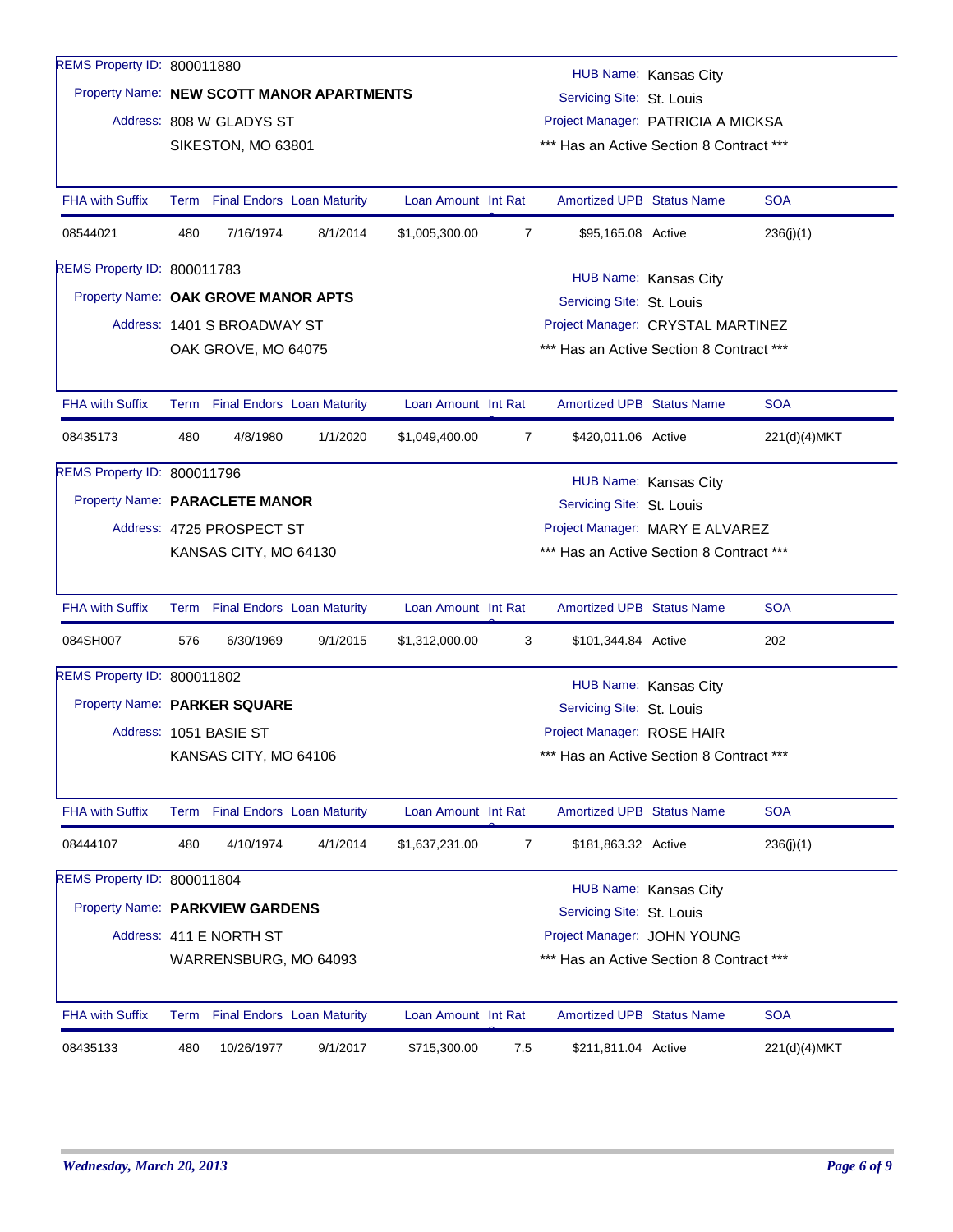| REMS Property ID: 800011813              |                                                            |                                  |          |                     |                |                                  | HUB Name: Kansas City                      |            |  |  |
|------------------------------------------|------------------------------------------------------------|----------------------------------|----------|---------------------|----------------|----------------------------------|--------------------------------------------|------------|--|--|
|                                          | Property Name: PARVIN ESTATES<br>Servicing Site: St. Louis |                                  |          |                     |                |                                  |                                            |            |  |  |
|                                          |                                                            | Address: 4033 NORTH BELLAIRE AVE |          |                     |                |                                  | Project Manager: PATRICIA A MICKSA         |            |  |  |
|                                          |                                                            | KANSAS CITY, MO 64117            |          |                     |                |                                  | *** Has an Active Section 8 Contract ***   |            |  |  |
|                                          |                                                            |                                  |          |                     |                |                                  |                                            |            |  |  |
| <b>FHA with Suffix</b>                   |                                                            | Term Final Endors Loan Maturity  |          | Loan Amount Int Rat |                | <b>Amortized UPB Status Name</b> |                                            | <b>SOA</b> |  |  |
| 08444119                                 | 480                                                        | 12/27/1973                       | 9/1/2013 | \$6,041,400.00      | 7              | \$184,473.31 Active              |                                            | 236(i)(1)  |  |  |
| REMS Property ID: 800011818              |                                                            |                                  |          |                     |                |                                  | HUB Name: Kansas City                      |            |  |  |
| Property Name: PENNBROOKE APTS           |                                                            |                                  |          |                     |                | Servicing Site: St. Louis        |                                            |            |  |  |
|                                          |                                                            | Address: 604 W 10TH ST           |          |                     |                | Project Manager: ROSE HAIR       |                                            |            |  |  |
|                                          |                                                            | KANSAS CITY, MO 64105            |          |                     |                |                                  | *** Has an Active Section 8 Contract ***   |            |  |  |
|                                          |                                                            |                                  |          |                     |                |                                  |                                            |            |  |  |
| <b>FHA with Suffix</b>                   |                                                            | Term Final Endors Loan Maturity  |          | Loan Amount Int Rat |                | Amortized UPB Status Name        |                                            | <b>SOA</b> |  |  |
| 08444155                                 | 480                                                        | 5/14/1976                        | 6/1/2016 | \$897,300.00        | $\overline{7}$ | \$189,542.07 Active              |                                            | 236(j)(1)  |  |  |
| REMS Property ID: 800011835              |                                                            |                                  |          |                     |                |                                  |                                            |            |  |  |
| Property Name: RAINBOW VILLAGE INC.      |                                                            |                                  |          |                     |                | Servicing Site: St. Louis        | HUB Name: Kansas City                      |            |  |  |
|                                          |                                                            | Address: 1240 DAUTEL LN          |          |                     |                | Project Manager: JOHN YOUNG      |                                            |            |  |  |
|                                          |                                                            | SAINT LOUIS, MO 63146            |          |                     |                |                                  | *** Has an Active Section 8 Contract ***   |            |  |  |
|                                          |                                                            |                                  |          |                     |                |                                  |                                            |            |  |  |
| <b>FHA with Suffix</b>                   |                                                            | Term Final Endors Loan Maturity  |          | Loan Amount Int Rat |                | <b>Amortized UPB Status Name</b> |                                            | <b>SOA</b> |  |  |
| 085EH003                                 | 480                                                        | 12/20/1979                       | 5/1/2019 | \$699,300.00        | 6.875          | \$257,673.81 Active              |                                            | 202        |  |  |
| REMS Property ID: 800227253              |                                                            |                                  |          |                     |                |                                  | <b>HUB Name: Kansas City</b>               |            |  |  |
| Property Name: Raintree Place Apartments |                                                            |                                  |          |                     |                | Servicing Site: St. Louis        |                                            |            |  |  |
|                                          |                                                            | Address: 11043 Mollerus Dr       |          |                     |                |                                  | Project Manager: MARY E ALVAREZ            |            |  |  |
|                                          |                                                            | Saint Louis, MO 63138            |          |                     |                |                                  | *** Has an Active Section 8 Contract ***   |            |  |  |
|                                          |                                                            |                                  |          |                     |                |                                  |                                            |            |  |  |
| <b>FHA with Suffix</b>                   |                                                            | Term Final Endors Loan Maturity  |          | Loan Amount Int Rat |                | <b>Amortized UPB Status Name</b> |                                            | <b>SOA</b> |  |  |
| 08544064-S                               | 20                                                         |                                  | 1/1/2020 | \$460,441.00        | 0              |                                  | \$2,379,973.01 Accruing/non-Payi 236(j)(1) |            |  |  |
| REMS Property ID: 800011908              |                                                            |                                  |          |                     |                |                                  |                                            |            |  |  |
| Property Name: ST. PATRICK APARTMENTS    |                                                            |                                  |          |                     |                | Servicing Site: St. Louis        | HUB Name: Kansas City                      |            |  |  |
|                                          |                                                            | Address: 555 BLUFF PARKS DR      |          |                     |                |                                  | Project Manager: MARY E ALVAREZ            |            |  |  |
|                                          |                                                            | FLORISSANT, MO 63031             |          |                     |                |                                  | *** Has an Active Section 8 Contract ***   |            |  |  |
|                                          |                                                            |                                  |          |                     |                |                                  |                                            |            |  |  |
| <b>FHA with Suffix</b>                   |                                                            | Term Final Endors Loan Maturity  |          | Loan Amount Int Rat |                | <b>Amortized UPB Status Name</b> |                                            | <b>SOA</b> |  |  |
| 085EH001                                 | 480                                                        | 1/23/1981                        | 1/1/2021 | \$4,297,000.00      | 6.875          | \$1,908,341.59 Active            |                                            | 202        |  |  |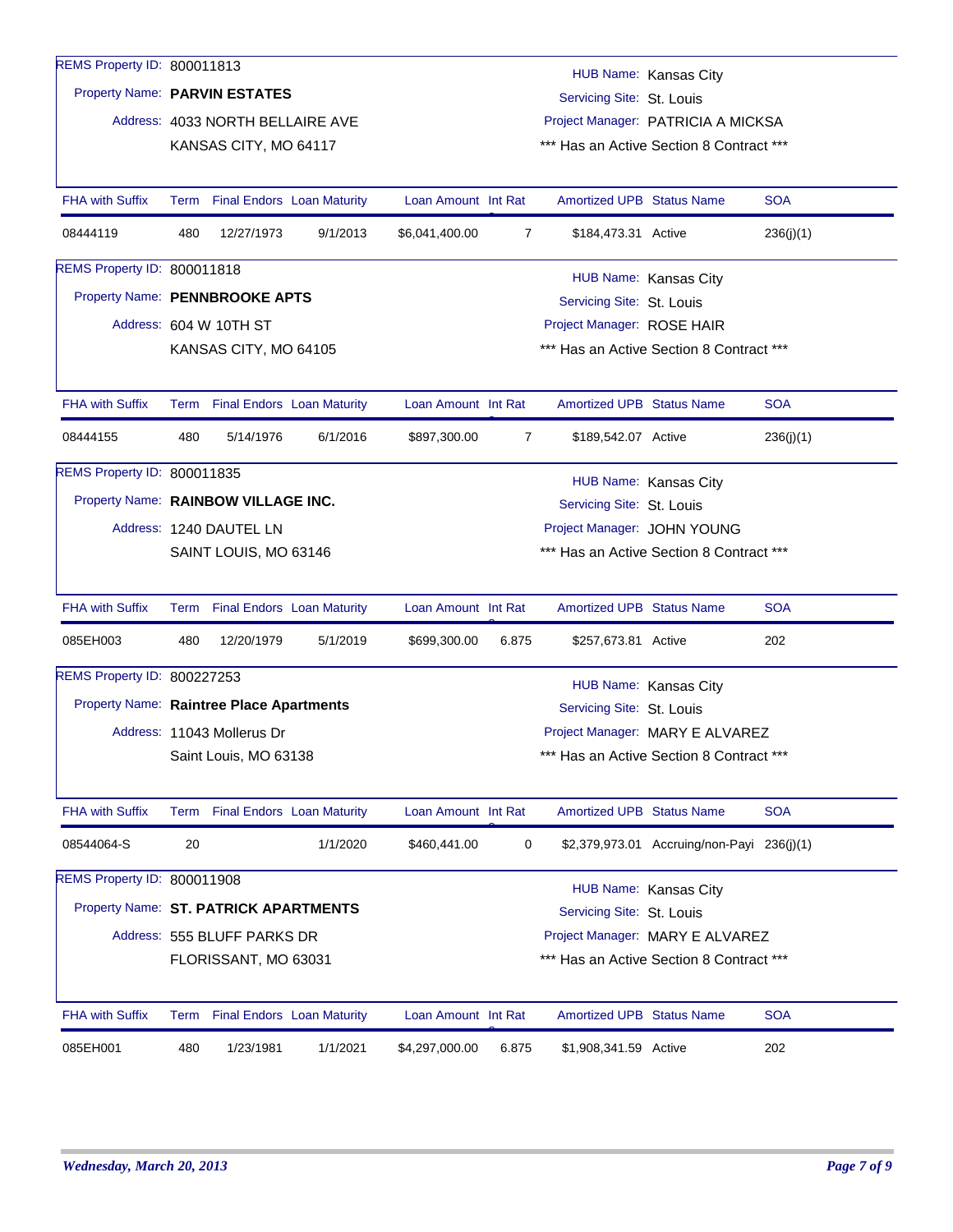| REMS Property ID: 800011911            |      |                                 |                                                |                     |       |                                                              | HUB Name: Kansas City |                                                |  |  |
|----------------------------------------|------|---------------------------------|------------------------------------------------|---------------------|-------|--------------------------------------------------------------|-----------------------|------------------------------------------------|--|--|
|                                        |      |                                 | Property Name: STE. GENEVIEVE MANOR APARTMENTS |                     |       | Servicing Site: St. Louis                                    |                       |                                                |  |  |
|                                        |      | Address: 733 PARKWOOD DR.       |                                                |                     |       | Project Manager: CRYSTAL MARTINEZ                            |                       |                                                |  |  |
|                                        |      |                                 | SAINT GENEVIEVE, MO 63670                      |                     |       | *** Has an Active Section 8 Contract ***                     |                       |                                                |  |  |
|                                        |      |                                 |                                                |                     |       |                                                              |                       |                                                |  |  |
| <b>FHA with Suffix</b>                 |      | Term Final Endors Loan Maturity |                                                | Loan Amount Int Rat |       | <b>Amortized UPB Status Name</b>                             |                       | <b>SOA</b>                                     |  |  |
| 08535286                               | 480  | 5/18/1981                       | 2/1/2021                                       | \$1,154,000.00      | 7.75  | \$548,875.85 Active                                          |                       | 221(d)(4)MKT                                   |  |  |
| REMS Property ID: 800011917            |      |                                 |                                                |                     |       |                                                              | HUB Name: Kansas City |                                                |  |  |
| Property Name: SYCAMORE GROVES         |      |                                 |                                                |                     |       | Servicing Site: St. Louis                                    |                       |                                                |  |  |
|                                        |      | Address: 2920 E 17TH ST         |                                                |                     |       | Project Manager: DENNIS R WORTH                              |                       |                                                |  |  |
|                                        |      | KANSAS CITY, MO 64127           |                                                |                     |       | *** Has an Active Section 8 Contract ***                     |                       |                                                |  |  |
|                                        |      |                                 |                                                |                     |       |                                                              |                       |                                                |  |  |
| <b>FHA with Suffix</b>                 |      | Term Final Endors Loan Maturity |                                                | Loan Amount Int Rat |       | <b>Amortized UPB Status Name</b>                             |                       | <b>SOA</b>                                     |  |  |
| 08444154                               | 480  | 12/10/1976                      | 9/1/2017                                       | \$3,894,600.00      | 7     | \$1,100,629.58 Active                                        |                       | 236(j)(1)                                      |  |  |
| REMS Property ID: 800011924            |      |                                 |                                                |                     |       |                                                              |                       |                                                |  |  |
| Property Name: TEMPLE HEIGHTS MANOR II |      |                                 |                                                |                     |       | Servicing Site: St. Louis                                    | HUB Name: Kansas City |                                                |  |  |
|                                        |      | Address: 5440 BLUE RIDGE CUTOFF |                                                |                     |       | Project Manager: ROSE HAIR                                   |                       |                                                |  |  |
|                                        |      | KANSAS CITY, MO 64133           |                                                |                     |       | *** Has an Active Section 8 Contract ***                     |                       |                                                |  |  |
|                                        |      |                                 |                                                |                     |       |                                                              |                       |                                                |  |  |
| <b>FHA with Suffix</b>                 |      | Term Final Endors Loan Maturity |                                                | Loan Amount Int Rat |       | <b>Amortized UPB Status Name</b>                             |                       | <b>SOA</b>                                     |  |  |
| 084EH001                               | 480  | 9/20/1979                       | 8/1/2019                                       | \$4,343,400.00      | 6.875 | \$1,652,190.81 Active                                        |                       | 202                                            |  |  |
| REMS Property ID: 800011974            |      |                                 |                                                |                     |       |                                                              | HUB Name: Kansas City |                                                |  |  |
|                                        |      |                                 | Property Name: WELLINGTON ARMS I APARTMENTS    |                     |       | Servicing Site: St. Louis                                    |                       |                                                |  |  |
|                                        |      | Address: 11333 SUGAR PINE DR    |                                                |                     |       | Project Manager: DENNIS R WORTH                              |                       |                                                |  |  |
|                                        |      | FLORISSANT, MO 63033            |                                                |                     |       | ***                                                          |                       | Does NOT Have an Active Section 8 Contract *** |  |  |
|                                        |      |                                 |                                                |                     |       |                                                              |                       |                                                |  |  |
| <b>FHA with Suffix</b>                 | Term |                                 | <b>Final Endors Loan Maturity</b>              | Loan Amount Int Rat |       | Amortized UPB Status Name                                    |                       | <b>SOA</b>                                     |  |  |
| 08544046                               | 480  | 11/26/1974                      | 7/1/2014                                       | \$3,975,000.00      | 6.5   | \$334,401.48 Active                                          |                       | 236(j)(1)                                      |  |  |
| REMS Property ID: 800011975            |      |                                 |                                                |                     |       |                                                              |                       |                                                |  |  |
| Property Name: WELLINGTON ARMS II      |      |                                 |                                                |                     |       |                                                              | HUB Name: Kansas City |                                                |  |  |
|                                        |      | Address: 11325 SUGAR PINE DR    |                                                |                     |       | Servicing Site: St. Louis<br>Project Manager: DENNIS R WORTH |                       |                                                |  |  |
|                                        |      |                                 |                                                |                     |       | *** Has an Active Section 8 Contract ***                     |                       |                                                |  |  |
|                                        |      | FLORISSANT, MO 63033            |                                                |                     |       |                                                              |                       |                                                |  |  |
| <b>FHA with Suffix</b>                 |      | Term Final Endors Loan Maturity |                                                | Loan Amount Int Rat |       | Amortized UPB Status Name                                    |                       | <b>SOA</b>                                     |  |  |
| 08535224                               | 480  | 5/22/1979                       | 10/1/2018                                      | \$2,329,800.00      | 6.75  | \$773,220.45 Active                                          |                       | 221(d)(4)MKT                                   |  |  |